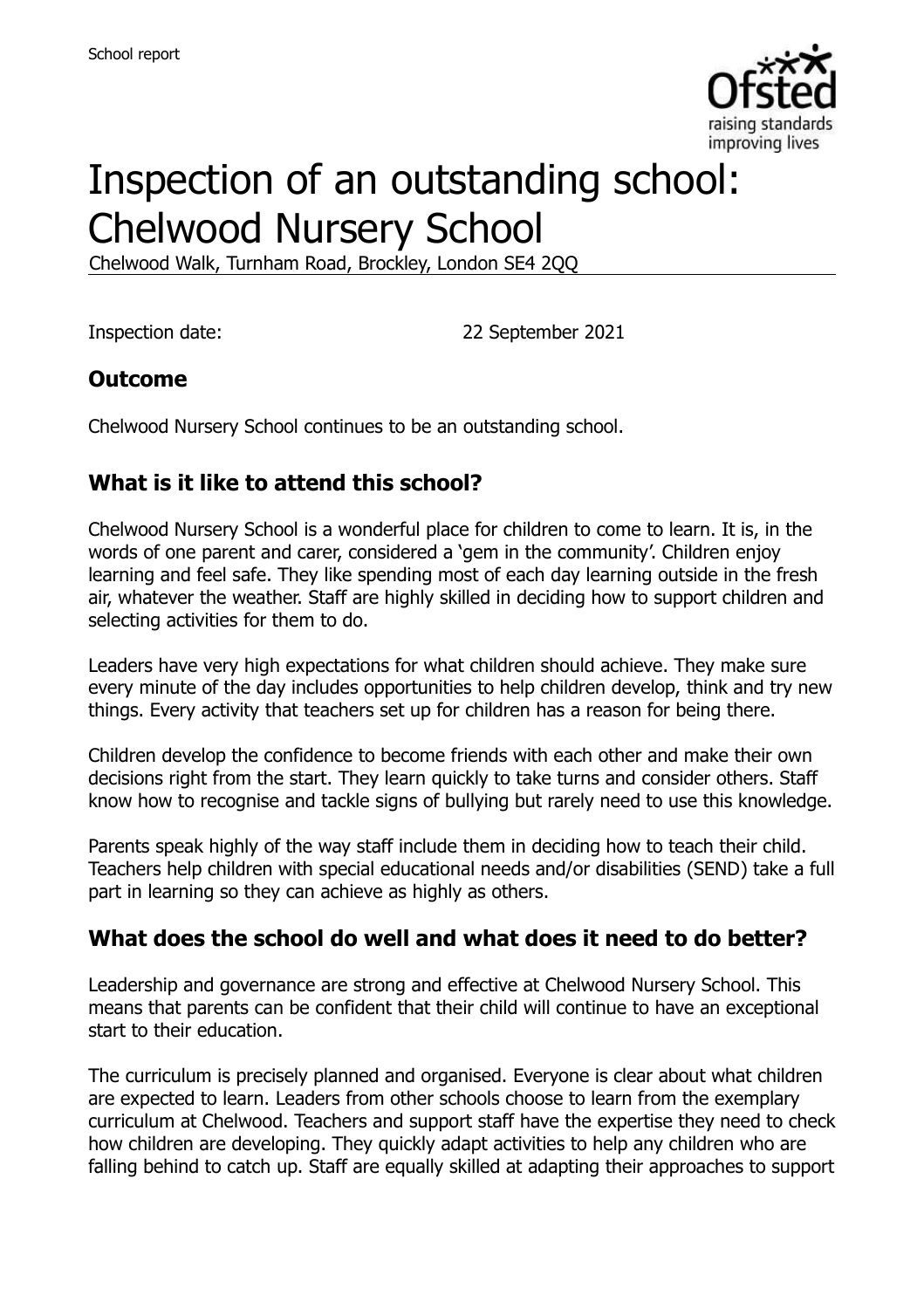

children with SEND to learn exceptionally well. For example, they teach some children to use picture cards to explain how they are feeling.

Leaders have established opportunities for children to learn remotely when necessary. They adapted their approach so they could continue to complete home visits for children new to the nursery during the COVID-19 (coronavirus) pandemic.

Reading is at the heart of everything children do at this school. Teachers and support staff are very skilled at encouraging children to explore and enjoy books. They use stories with lots of rhyme and encourage children to use beat and rhythm. This helps children to learn how letters and words sound. Children who are new to reading are drawn in by books carefully chosen for their intriguing textures and shapes. Teachers position these books so that children notice and explore them.

Teachers introduce children to mathematical language straight away. They weave this into many activities, such as when children compare the sizes of their mud 'ice-cream' desserts.

Leaders understand how the pandemic has affected the starting points of some children. For example, they have identified that children's physical development was delayed when they had to spend a lot of time indoors. They are making sure that children catch up quickly.

Staff decide carefully when to step in to help children develop relationships with each other and when to stand aside and let them learn for themselves. In this way, children quickly learn to negotiate and cooperate. This also helps children to focus on their learning. Leaders listen to children's views when making decisions. They let children choose between buying some new toys or a new cupboard, for example. Teachers are quick to pick up when children act in a way which may indicate prejudice or stereotyping. They do this supportively, so children learn how to value diversity and equality.

Staff appreciate the safe space leaders provide for them to discuss their well-being and workload. They value leaders' openness when making difficult decisions about staffing. Staff work together to check on how well children are learning, which they said makes good use of their time.

### **Safeguarding**

The arrangements for safeguarding are effective.

Staff have established trusting relationships with parents. This helps them uncover concerns at an early stage and discuss them frankly. Staff are thoroughly trained in identifying non-verbal signs of abuse. They know individual children so well that they notice when something does not seem right.

Leaders have effective links with external professionals and well-organised recordkeeping. This means a picture of concerns over time is recorded and can be used to get the help a child may need.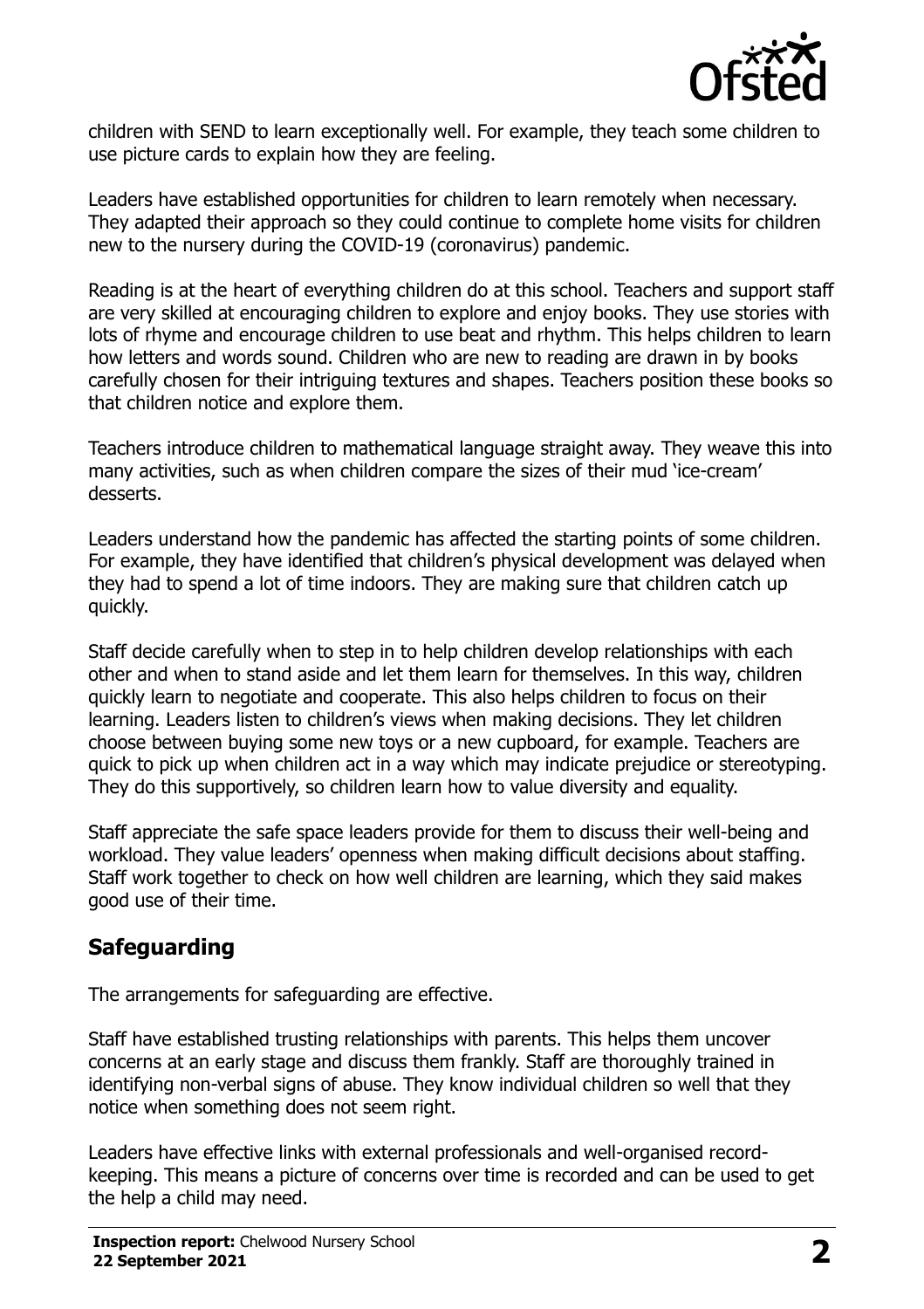

## **Background**

When we have judged a school to be outstanding, we will then normally go into the school about once every four years to confirm that the school remains outstanding. This is called a section 8 inspection of a good or outstanding school, because it is carried out under section 8 of the Education Act 2005. We do not give graded judgements on a section 8 inspection. However, if we find evidence that a school would now receive a higher or lower grade, then the next inspection will be a section 5 inspection. Usually this is within one to two years of the date of the section 8 inspection. If we have serious concerns about safeguarding, behaviour or the quality of education, we will deem the section 8 inspection as a section 5 inspection immediately.

This is the second section 8 inspection since we judged the school to be outstanding in September 2011.

#### **How can I feed back my views?**

You can use [Ofsted Parent View](https://parentview.ofsted.gov.uk/) to give Ofsted your opinion on your child's school, or to find out what other parents and carers think. We use information from Ofsted Parent View when deciding which schools to inspect, when to inspect them and as part of their inspection.

The Department for Education has further quidance on how to complain about a school.

If you are the school and you are not happy with the inspection or the report, you can [complain to Ofsted.](https://www.gov.uk/complain-ofsted-report)

### **Further information**

You can search for [published performance information](http://www.compare-school-performance.service.gov.uk/) about the school.

In the report, '[disadvantaged pupils](http://www.gov.uk/guidance/pupil-premium-information-for-schools-and-alternative-provision-settings)' refers to those pupils who attract government pupil premium funding: pupils claiming free school meals at any point in the last six years and pupils in care or who left care through adoption or another formal route.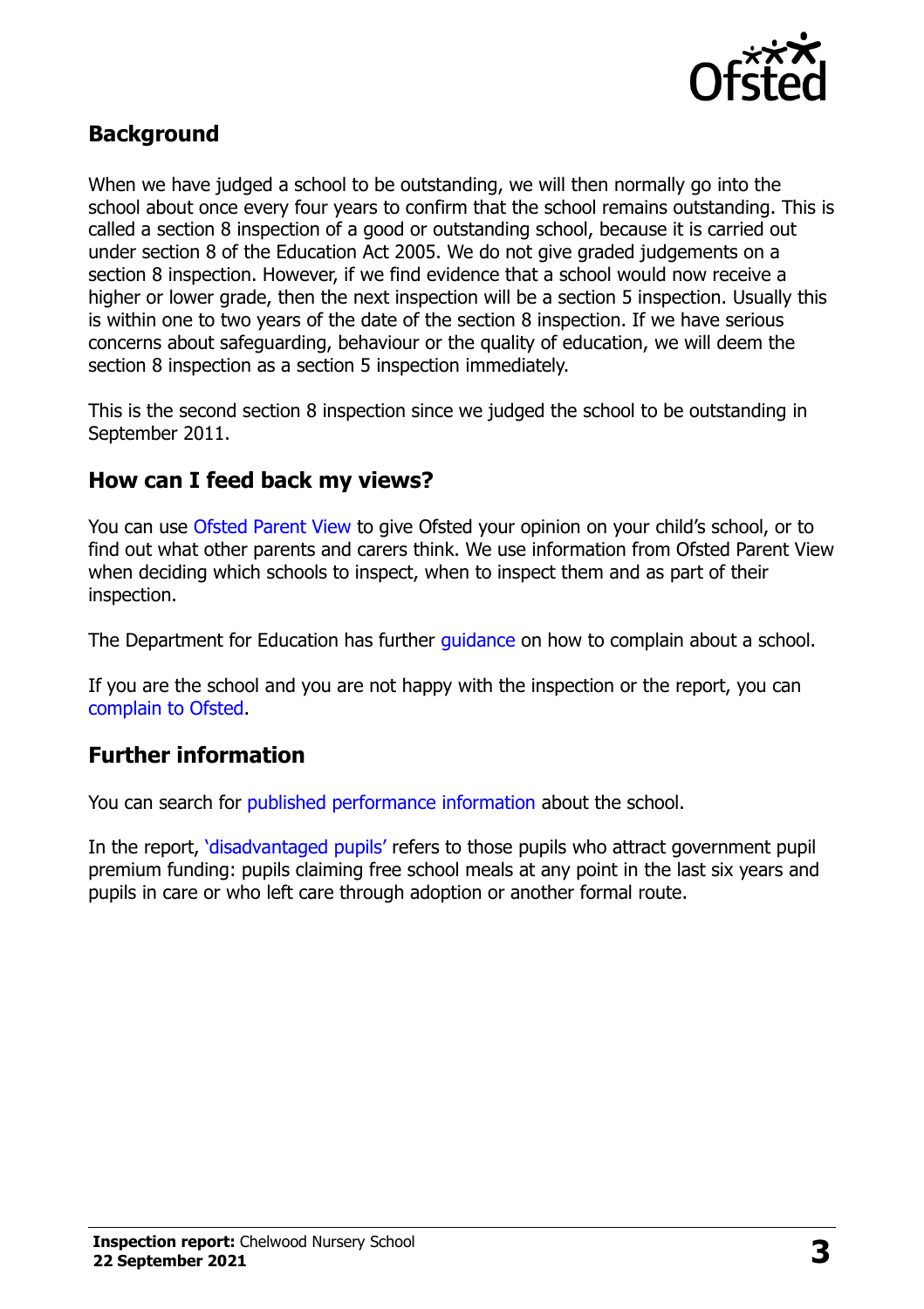

## **School details**

| Unique reference number             | 100668                                                                 |
|-------------------------------------|------------------------------------------------------------------------|
| <b>Local authority</b>              | Lewisham                                                               |
| <b>Inspection number</b>            | 10200061                                                               |
| <b>Type of school</b>               | <b>Nursery</b>                                                         |
| <b>School category</b>              | Community                                                              |
| Age range of pupils                 | $2$ to 5                                                               |
| <b>Gender of pupils</b>             | Mixed                                                                  |
| Number of pupils on the school roll | 142                                                                    |
| <b>Appropriate authority</b>        | The governing body                                                     |
| <b>Chair of governing body</b>      | Martha Mitchell                                                        |
| <b>Acting headteacher</b>           | Amanda Furtado                                                         |
| Website                             | www.chelwood.lewisham.sch.uk                                           |
| Date of previous inspection         | 21 September 2016, under section 8 of the<br><b>Education Act 2005</b> |

## **Information about this school**

- At the time of the inspection, the headteacher had been absent since May 2021. The deputy headteacher was acting as headteacher.
- The school includes provision for two-year-old children.

### **Information about this inspection**

- This was the first routine inspection the school received since the COVID-19 (coronavirus) pandemic began. Inspectors discussed the impact of the pandemic with school leaders and have taken that into account in their evaluation.
- Inspectors carried out deep dives in these subjects: early reading, physical development and personal, social and emotional development.
- For each deep dive, inspectors met with subject leaders, looked at curriculum plans, visited a sample of lessons, spoke to teachers, spoke to some children about their learning and looked at examples of children's work.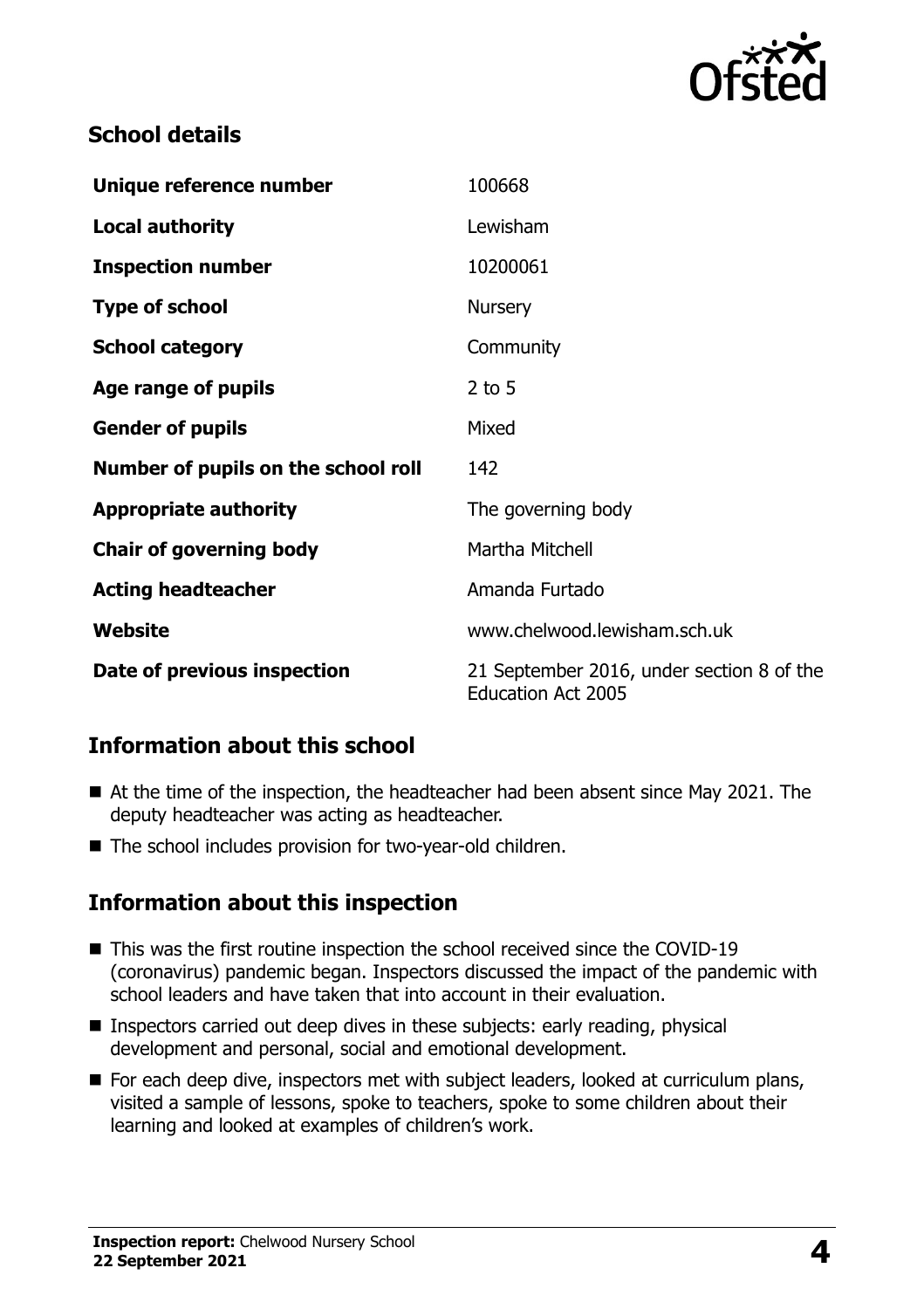

- Meetings were also held with the acting headteacher and other leaders, members of the governing body and two representatives of the local authority. Inspectors spoke with staff responsible for SEND and the designated safeguarding lead.
- Inspectors considered information recorded related to safeguarding. They also viewed curriculum plans and leaders' plans for improvement.
- Inspectors took into account responses to the Ofsted staff survey, written comments made by parents and responses to the Ofsted online Parent View survey. Inspectors spoke informally with some parents during the school day.

#### **Inspection team**

Andrew Wright, lead inspector **Her Majesty's Inspector** 

Sue Brooks **Ofsted Inspector**